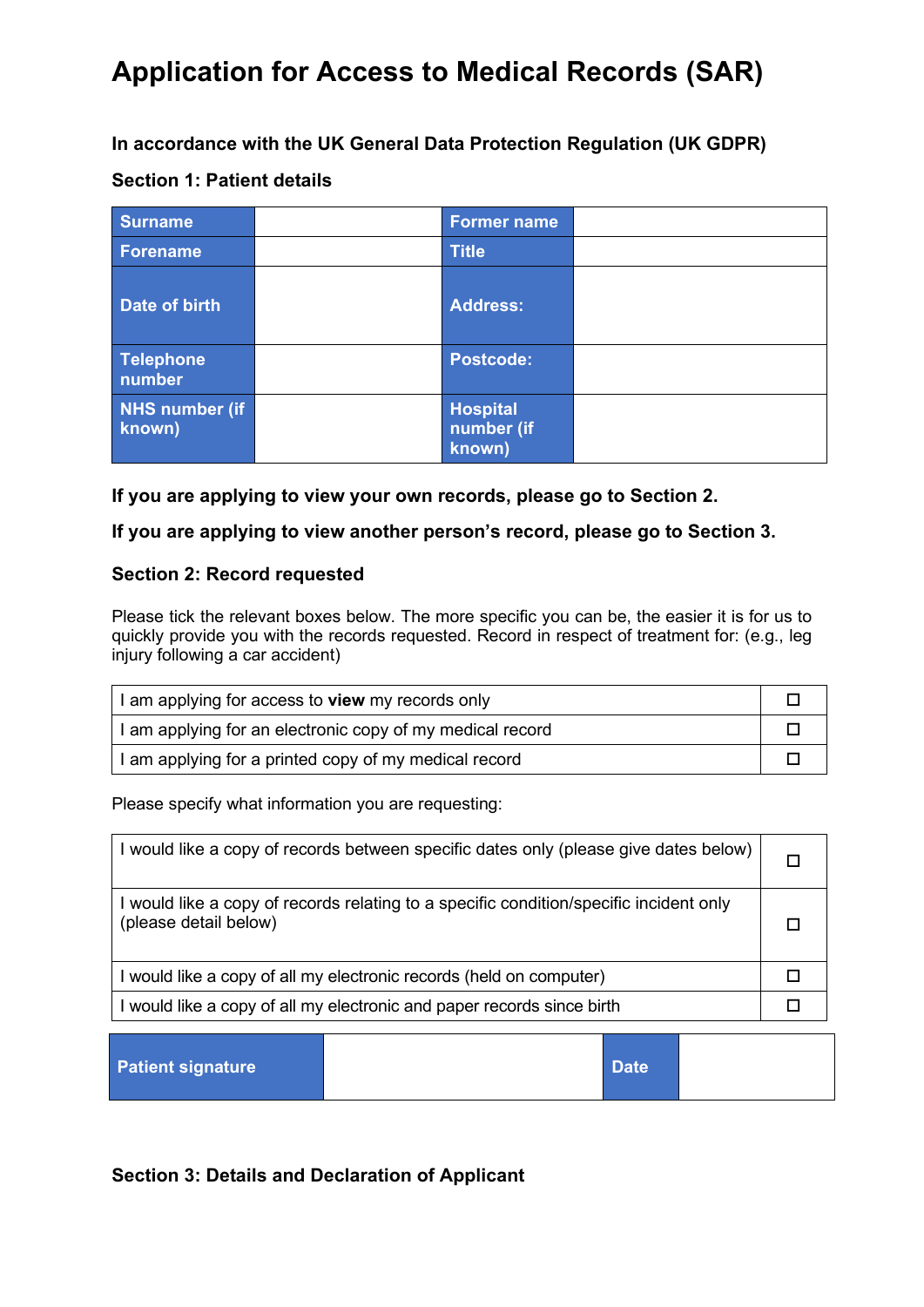Please complete if you are requesting access on **behalf of** the above-named patient

| <b>Surname</b>                           | <b>Title</b>    |  |
|------------------------------------------|-----------------|--|
| <b>Forename(s)</b>                       | <b>Address</b>  |  |
| <b>Telephone</b><br>number               | <b>Postcode</b> |  |
| <b>Relationship to</b><br><b>Patient</b> |                 |  |

(If more than one person is to be given access then please list the above details for each additional person on a separate sheet of paper)

| I am applying for access to view the records only          |  |
|------------------------------------------------------------|--|
| I am applying for an electronic copy of the medical record |  |
| I am applying for a printed copy of the medical record     |  |

Please specify what information you are requesting:

| I would like a copy of records between specific dates only (please give dates below)                            |  |
|-----------------------------------------------------------------------------------------------------------------|--|
| I would like a copy of records relating to a specific condition/specific incident only<br>(please detail below) |  |
| I would like a copy of all the electronic records (held on computer)                                            |  |
| I would like a copy of all the electronic and paper records since birth                                         |  |

#### **Reason for access:**

| I have been asked to act by the patient                                                                                                      |  |
|----------------------------------------------------------------------------------------------------------------------------------------------|--|
| I have full parental responsibility for the patient and the patient is under the age of<br>$18$ and:                                         |  |
| Has consented to my making this request, or<br>٠<br>Is incapable of understanding the request (delete as appropriate)<br>٠                   |  |
| I have been appointed by the Court to manage the patient's affairs and attach a<br>certified copy of the court order appointing me to do so  |  |
| I am acting in loco parentis and the patient is incapable of understanding the<br>request                                                    |  |
| I am the deceased person's personal representative and attach confirmation of my<br>appointment (grant of probate/letters of administration) |  |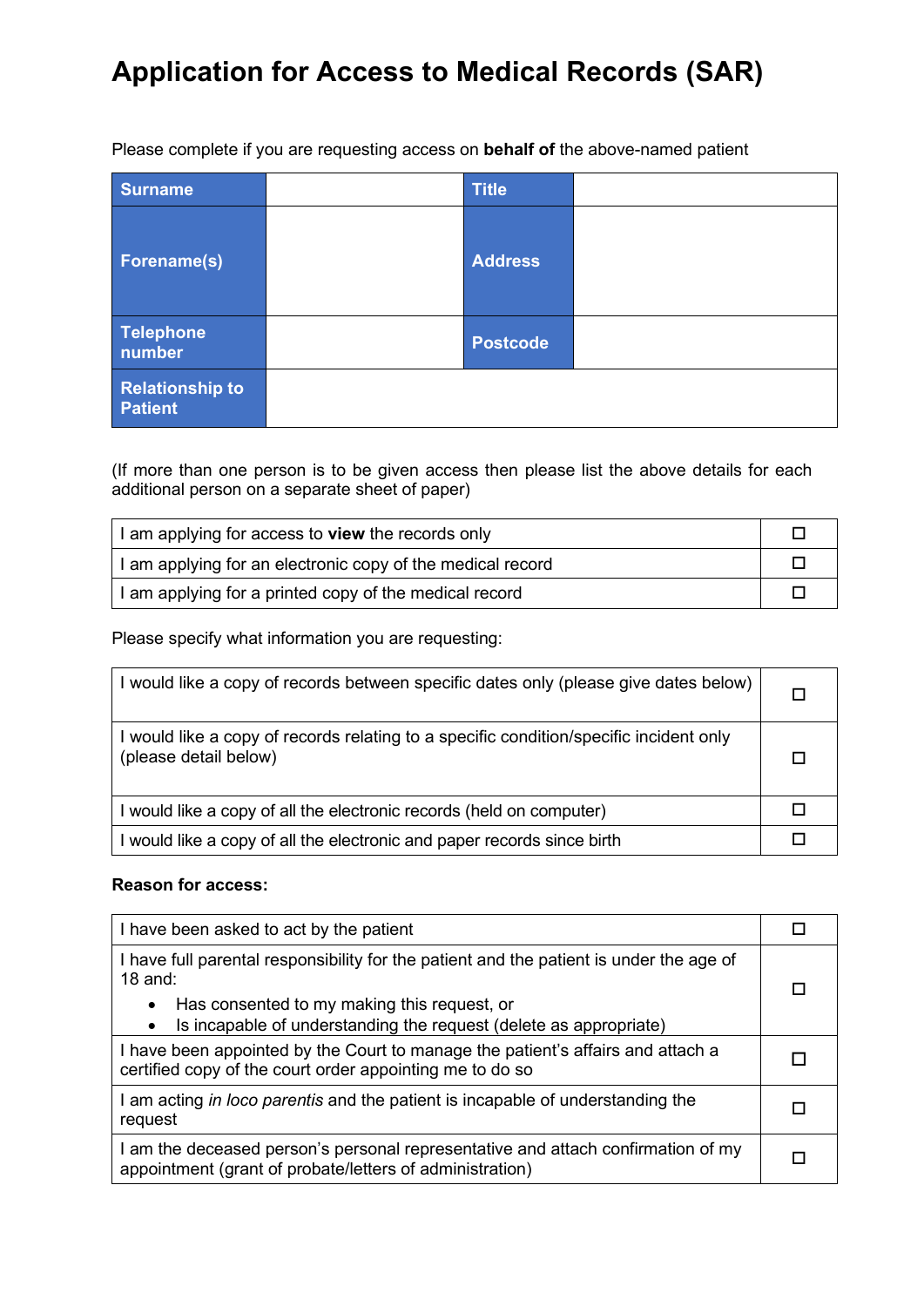| I have written, and witnessed, consent from the deceased person's personal  |  |
|-----------------------------------------------------------------------------|--|
| representative and attach Proof of Appointment                              |  |
| I have a claim arising from the person's death (please state details below) |  |

#### **Declaration**

I declare that the information given by me is correct to the best of my knowledge and that I am entitled to apply for access to the health records referred to above under the terms of the UK [Data Protection Act 2018.](https://www.legislation.gov.uk/ukpga/2018/12/contents/enacted)

You are advised that the making of false or misleading statements in order to obtain personal information to which you are not entitled is a criminal offence which could lead to prosecution.

| <b>Applicant signature</b>                                                                                                            |  |             | <b>Date</b> |  |
|---------------------------------------------------------------------------------------------------------------------------------------|--|-------------|-------------|--|
| I confirm that I give permission for the organisation to communicate with the person<br>identified above regarding my medical records |  |             |             |  |
| <b>Patient signature</b>                                                                                                              |  | <b>Date</b> |             |  |

### **Section 4: Proof of identity**

Under the [Data Protection Act 2018](https://www.legislation.gov.uk/ukpga/2018/12/contents/enacted) you do not have to give a reason for applying for access to your health records.

Patients with capacity and proxy nominees will be asked to provide two forms of identification one of which must be photographic identification. Please speak to reception if you are unable to provide this.

#### **Section 5: Consent for children**

If a child aged 13 or over has "sufficient understanding and intelligence to enable him/her to understand fully what is proposed" (known as Gillick Competence), then s/he will be competent to give consent for him/herself.

They may wish a parent to countersign as well.

Young people aged 16 and 17 are legally competent and may therefore sign this consent form for themselves but may wish a parent to countersign as well. If the child is under 18 and not able to give consent for him/herself, someone with parental responsibility may do so on his/her behalf by signing this form below.

| I am the patient aged 13 - 18 years |  |
|-------------------------------------|--|
| <b>Signature</b>                    |  |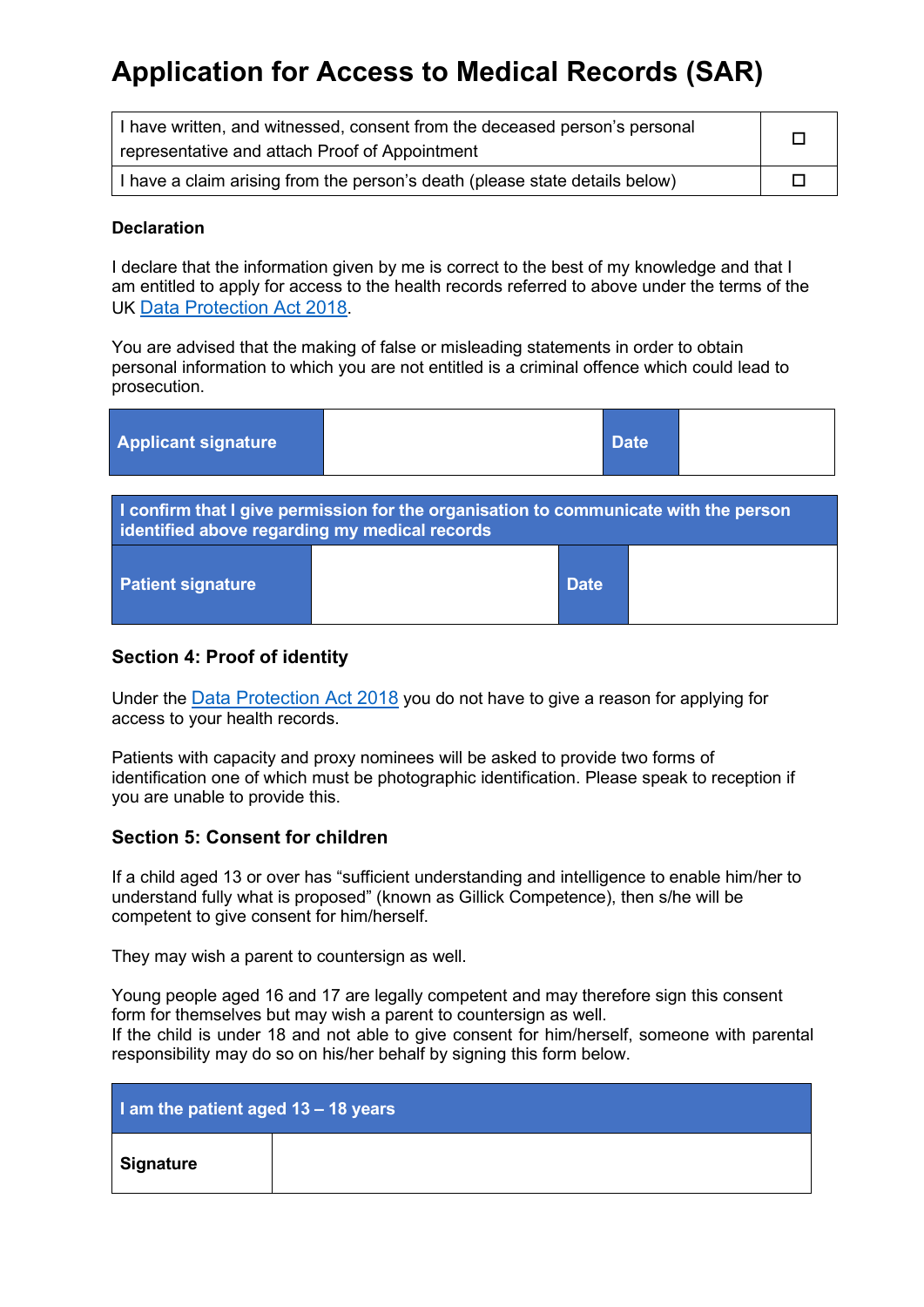| I am the parent/guardian/person with parental responsibility (delete as necessary) |  |  |
|------------------------------------------------------------------------------------|--|--|
| <b>Signature</b>                                                                   |  |  |
| <b>Full name</b>                                                                   |  |  |
| <b>Address</b>                                                                     |  |  |
| <b>Date</b>                                                                        |  |  |

You will be telephoned when the copies are ready for collection or posting.

#### **ADDITIONAL NOTES:**

Before returning this form, please ensure that you:

- Have signed and dated the form
- Are able to provide proof of your identity or alternatively confirmed your identity by a countersignature
- Enclosed documentation to support your request (if applicable)

Incomplete applications will be returned; therefore, please ensure you have the correct documentation before returning the form.

#### **For office use only:**

#### **Identification verification must be verified through 2 forms of ID**

• One of which must contain a photo e.g., passport, photo driving licence or bank statement.

Where this is not available, vouching by a member of staff or by confirmation of information in the records by one of the clinicians may be used.

If this is a proxy request, where patient has capacity, both patient and proxy should provide identification as above in person.

| Request received      | Request refused      |
|-----------------------|----------------------|
| Reviewed by           | Request<br>completed |
| Fee (see section 6.4) | Date sent            |
| Comments              |                      |